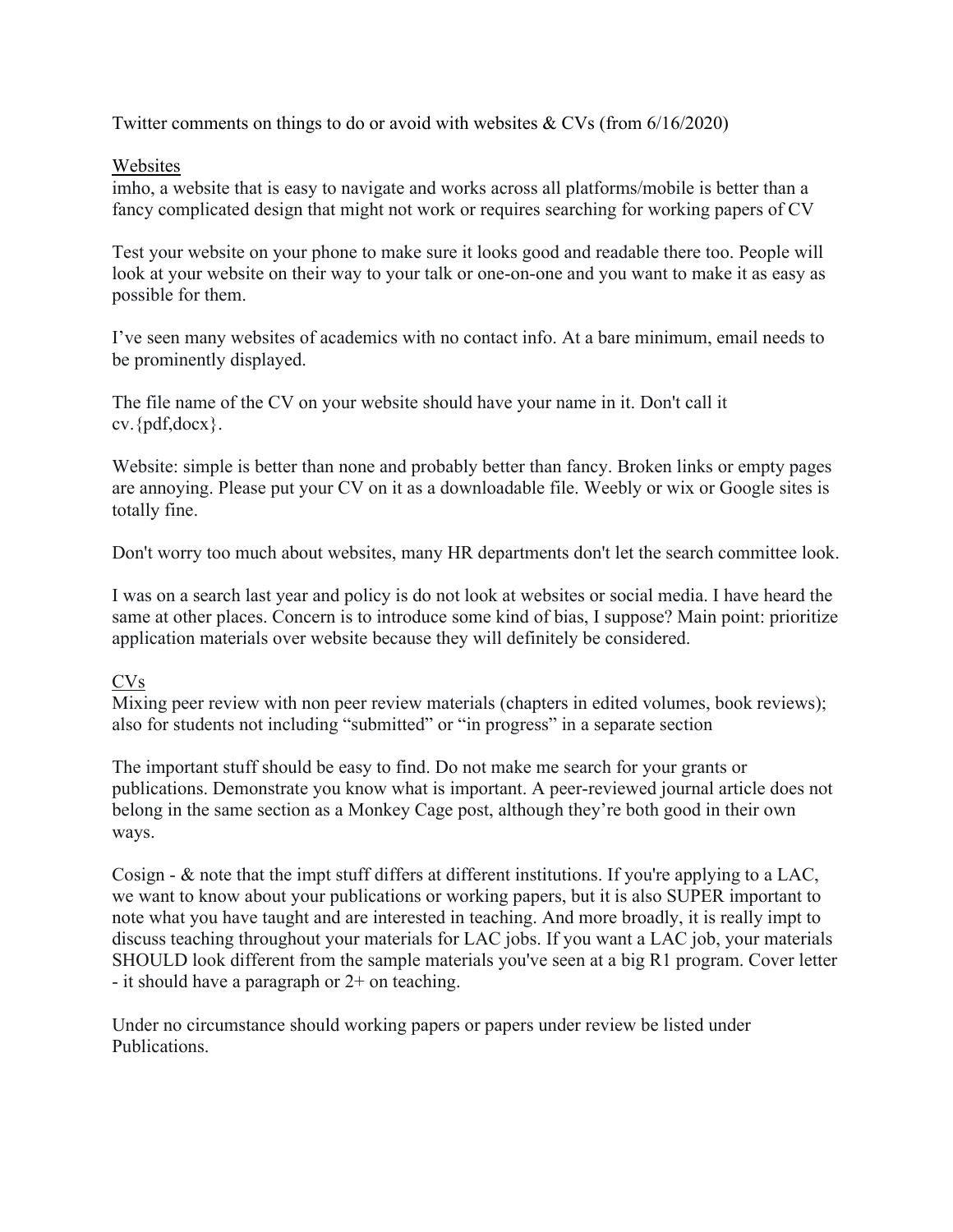CALM YOURSELF when it comes to fonts. The only things that are italicized are the titles of books and the titles of journals. Just say no to bullets. Yes, all bullets. Just stop.

In most cases, nothing you did before grad school matters. Exception for jobs relevant to political science. Put them at the end. Undergrad got you into grad school, the end.

Highlight what YOU have done. A good habit is to start every entry with your role: Author. Instructor. Teaching assistant. Paper presentation. Put the date somewhere consistently too; my preference is at the end. It doesn't matter what month APSA was held in.

Misrepresentation of publications. Clarity in terms of what's peer reviewed, editor reviewed, solicited, presented but not published, working papers, in progress, etc. Lumping all together diminishes each.

I think a long list of "working papers" is suspicious  $\&$  suggests you're either (1) listing ideas on which no "working" has been done or (2) not focused enough to get things finished. Some people can credibly pull that off because they do publish like crazy people but few ABDs do.

I also think "working papers" are things you have far enough along that you could plausibly give a talk on them. I think "in progress" means gathering data, writing grants, etc.

If you can't send a version out to someone who asks to see it, don't list it as a working paper. I broke that rule. & then had to stay up all night on a real draft I could share to a prof who asked for it before a talk. lesson LEARNED. If you MUST, call it something else.Prelim

Don't list stuff you aren't prepared to show/talk about if asked. An idea you might write up one day isnt a "working paper." You should be able to summarize how you would teach a course listed under "teaching interests."

Tailor the CVs. If you are applying to an

[@apsiainfo](https://twitter.com/apsiainfo)

school, they will care about your public engagement, whereas other schools might see it as a detriment. Same with teaching-focused versus research-focused positions.

Do not mix peer-reviewed and non-peer-reviewed work - very annoying and tells me that you don't understand the difference between the two. Work under development or review should be under separate heading, so you don't look as though you are trying to pad your publications.

Most places you go will be  $=$  to or lower ranked than where you got degree. Thus teaching will be more important. Show that you've got that covered too. Show you are a teacher/scholar.

CV: simple is better. Have good headers. A basic word or LaTeX template is fine. See a CV you like? Copy their formatting. Know that playing w CV formatting is the ultimate "productive procrastination"